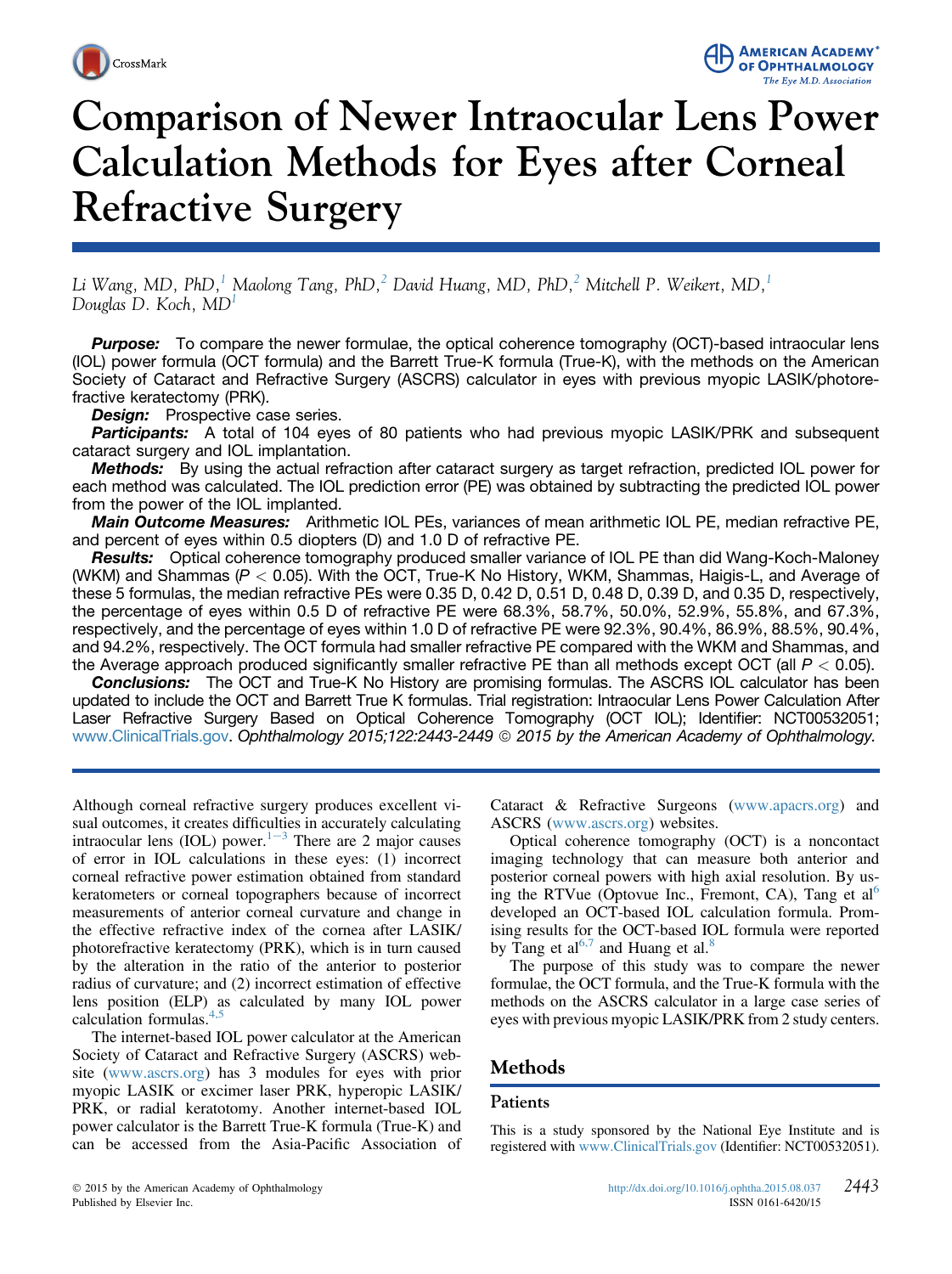This prospective observational study was conducted at 2 academic eye centers (Cullen Eye Institute and Casey Eye Institute). Institutional Review Board approval was obtained for this study, and the study adhered to the tenets of the Declaration of Helsinki.

Prospectively, we enrolled patients who had previously undergone LASIK or PRK for myopia and underwent cataract surgery from November 2010 to January 2015. Inclusion criteria were eyes that (1) had no complications during or after the cataract surgery, (2) had manifest refraction performed at 3 weeks or later after the cataract surgery, and (3) had best spectacle-corrected visual acuity of 20/32 or better after cataract surgery.

Ocular biometry was measured using the partial coherence interferometer (IOLMaster, V.7.5, Carl Zeiss Meditec, Inc., Dublin, CA). The OCT scans were obtained using the RTVue device (Version 6, 8, 0, 27). In addition, corneal curvatures were measured using the Atlas (Zeiss, Oberkochen, Germany) and the EyeSys (EyeSys Vision, Houston, TX) devices at 1 center (Baylor College of Medicine, Houston, TX). All cataract surgeries were performed by 2 surgeons (D.H. and D.D.K.) using a temporal clear corneal incision, phacoemulsification, and implantation of IOLs in the capsular bag. Preoperatively, various methods were used for corneal power estimation and IOL power calculation. The surgeon selected the IOL power to be implanted depending on his judgment.

#### Intraocular Power Calculation Methods

Optical Coherence Tomography-Based Intraocular Power Calculation Formula. With the use of the RTVue device, 3 OCT scans were performed in each eye. Two scans were used in the OCT formula for IOL power calculation. The OCT formula uses 5 preoperative biometric measurements: axial length and anterior chamber depth (distance from the corneal epithelium to the crystalline lens) from the partial coherence interferometer, and net corneal power, posterior corneal power, and central corneal thickness from the OCT. On the basis of the anterior and posterior corneal powers and the central corneal thickness, net corneal power was calculated using the Gaussian thick lens formula. Then, for IOL power calculation, the net corneal power was converted to an effective corneal power based on linear regression analysis<sup>[8](#page-5-0)</sup>: effective corneal power in post-myopic LASIK/PRK =  $1.0208 \times$ net corneal power  $-1.6622$ .

The OCT IOL formula is based on an optical vergence model of the eye, that is, the paraxial approximation of Gaussian optics was used. The ELP was predicted using a regression-derived formula based on anterior chamber depth constant, posterior corneal power, and axial length of the eye. $\frac{8}{3}$  $\frac{8}{3}$  $\frac{8}{3}$ 

Barrett True-K Formula. The Barrett True-K formula was developed recently. There are 2 versions of the formula: one is based on knowing the refractive change induced by the refractive surgery ("True K"), and the other version relies only on data acquired at the time that the patient presents for cataract surgery (no historical data are required) ("True-K No History"). For IOL power calculation, the Universal II formula is used, which is a modified version of original universal theoretic formula.<sup>[9,10](#page-5-0)</sup> Details regarding the design of the True-K and Universal II formulas are not published.

American Society of Cataract and Refractive Surgery Calculator. Depending on the use of historical data, the IOL calculator for eyes with prior myopic LASIK/PRK categorizes various methods into 3 groups: (1) methods using pre-LASIK/PRK keratometry (Ks) and change in manifest refraction ( $\Delta MR$ ) induced by LASIK/PRK, (2) methods using  $\Delta MR$  and corneal measurements at the time of cataract surgery, and (3) methods using no prior data.

Because of reduced accuracy of IOL power prediction with methods using pre-LASIK/PRK Ks and  $\Delta MR$ ,<sup>[11](#page-5-0)</sup> we did not

evaluate methods in this group. In this study, 3 methods using no prior data were evaluated: the Wang-Koch-Maloney (WKM), Shammas,  $^{12}$  $^{12}$  $^{12}$  and Haigis-L.<sup>[13](#page-5-0)</sup> In a subgroup of 28 eyes with  $\Delta MR$ data available, 4 additional methods using  $\Delta MR$  were also assessed: Adjusted effective refractive power (EffRP),<sup>[14](#page-5-0)</sup> Adjusted Atlas  $0-3$ ,<sup>[15](#page-5-0)</sup> Masket,<sup>[16](#page-5-0)</sup> and Modified Masket. Details regarding these methods were described in a previous study.<sup>[11](#page-5-0)</sup>

Method Using Average Intraocular Lens Power. We also evaluated the method of averaging IOL powers predicted using various formulas and compared its performance with the single formula.

#### Intraocular Lens Prediction Error

The manifest refraction after cataract surgery was obtained at the most recent examination (range, 3 weeks to 3 months). By using the optimized lens constant in normal eyes for each surgeon and targeting the actual refraction after cataract surgery, the predicted IOL power for each formula was calculated. Then, the IOL prediction error (PE) was obtained by subtracting the predicted IOL power from the power of the IOL implanted. Thus, a positive value indicates that method predicts an IOL of lower power than the power of the implanted IOL; this would leave the patient hyperopic. Mean arithmetic IOL PE was calculated. Variance of the mean arithmetic IOL PE was assessed. A smaller variance indicates better consistency of the IOL prediction with that method; by adjusting to correct for the mean IOL PE, a better refractive outcome might be expected.

#### Refractive Prediction Error

By using the assumption that 1 diopter (D) of IOL PE produces 0.7 D of refractive error at spectacle plane, $17$  the refractive PE was calculated on the basis of the IOL PE with each formula for each eye. Before calculating the refractive PE, the mean IOL PE may be compensated by adjusting the systemic error to zero or optimizing the lens constant for each IOL type. In this study, we did not adjust the mean IOL PE to zero for 2 reasons: (1) The magnitude of mean numeric IOL PE was small  $( $0.67$  D),$ equivalent to a refractive PE of  $\leq 0.5$  D; and (2) these data represent the normal clinical scenario in which surgeons routinely use their lens constants in patients with normal cataract and do not have specific optimized lens constants for eyes after LASIK/PRK.

The median absolute refractive PE was calculated. The percentage of eyes within refractive PE of  $\pm 0.50$  D (IOL PE  $\pm 0.71$ D),  $\pm 1.00$  D (IOL PE  $\pm 1.43$  D), and  $\pm 2.00$  D (IOL PE  $\pm 2.86$  D) was computed for each method.

### Statistical Analysis

For sample size, we want to detect a difference of one third of the standard deviation of differences between 2 groups. With a significance level of 5% and a test power of 80%, 88 eyes are required in each group. In this study, we enrolled 104 eyes.

To assess if the mean arithmetic IOL PEs produced by various methods were significantly different from zero, 1-sample  $t$  test or Wilcoxon 1-sample signed-rank test was used depending on the data distribution. The variances of mean arithmetic IOL PEs were tested using the F-test for variances to assess the consistency of the prediction performance by different methods. Nonparametric method Wilcoxon test was used to compare the absolute refractive PEs using different formulas. McNemar test was performed to compare percentage of eyes within 0.5 D, 1.0 D, and 2.0 D of refractive PEs. The Bonferroni correction was applied for multiple tests. The SPSS 15.0 for Windows (SPSS Inc., Chicago, IL) was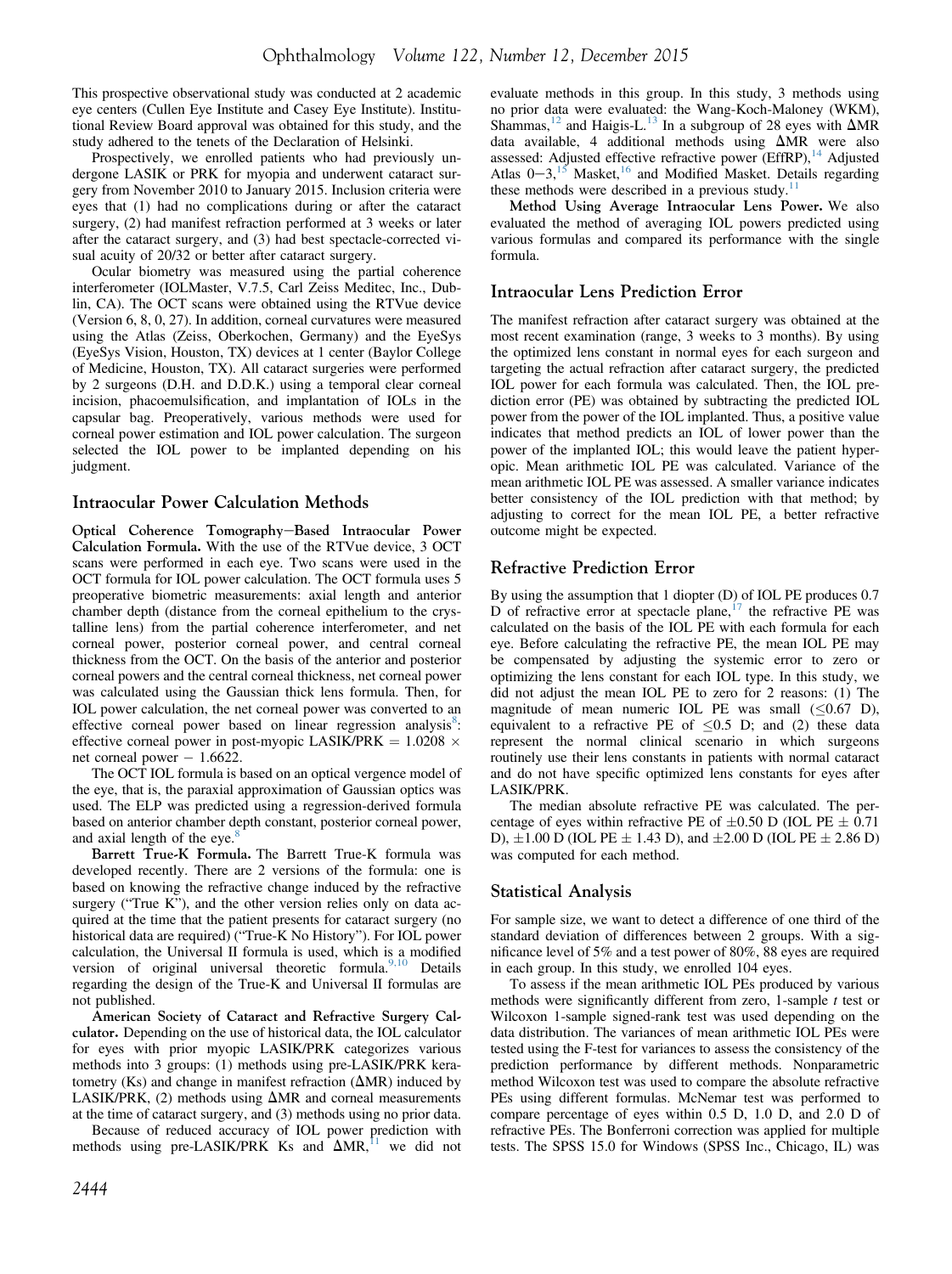|  |  |  |  | Table 1. Demographic Summary of 104 Eyes of 80 Patients |  |  |  |  |  |  |
|--|--|--|--|---------------------------------------------------------|--|--|--|--|--|--|
|--|--|--|--|---------------------------------------------------------|--|--|--|--|--|--|

| Parameter                     | No.         | Mean $\pm$ SD       | Range                 |
|-------------------------------|-------------|---------------------|-----------------------|
| Age                           | 80 subjects | $63\pm7$ yrs        | $46 - 79$ yrs         |
| Pre-LASIK/PRK<br><b>MRSE</b>  | 28 eyes     | $-5.04 \pm 2.56$ D  | $-11.38$ to $-1.50$ D |
| Post-LASIK/PRK<br><b>MRSE</b> | 28 eyes     | $-0.27 \pm 0.57$ D  | $-1.38$ to $+0.50$ D  |
| Axial length                  | $104$ eyes  | $25.46 \pm 1.30$ mm | $22.59 - 28.67$ mm    |
| IOL power<br>implanted        | 104 eyes    | 20.89±1.89 D        | $17.0 - 25.50$ D      |
| Post-cataract<br><b>MRSE</b>  | 104 eyes    | $-0.71 \pm 0.84$ D  | $-2.75$ to 0.88 D     |

 $D =$  diopters; IOL = intraocular lens; MRSE = manifest refractive spherical equivalent;  $PRK = photorefractive$  keratectomy;  $SD = standard$ deviation.

used for statistical analysis, and a probability of less than 5% ( $P <$ 0.05) was considered statistically significant.

## Results

Patients' demographic data are shown in Table 1. A total of 104 eyes of 80 patients were included. The mean age was  $63\pm7$ years. Of the 104 eyes, 28 eyes had before and after LASIK/ PRK manifest refraction data available.

#### Whole Group with Methods Using No Prior Data

The mean IOL PEs ranged from  $-0.34$  D to  $-0.07$  D (Table 2, [Fig](#page-3-0) [1\)](#page-3-0). The OCT and Shammas formulas produced slightly myopic IOL PEs ( $P < 0.05$ ).

Variances of IOL PE were 0.53 diopter squared  $(D^2)$ , 0.77  $D^2$ ,  $0.79$  D<sup>2</sup>,  $0.89$  D<sup>2</sup>, and  $0.91$  D<sup>2</sup> for the OCT, Haigis-L, True-K No History, Shammas, and WKM formulas, respectively. There were no significant differences among the first 3 formulas. The variances for the Shammas and WKM formulas were significantly greater than that of the OCT formula ( $P < 0.05$ ) (Table 2).

Median absolute refractive PEs were 0.35 D, 0.39 D, 0.42 D, 0.48 D, and 0.51 D for the OCT, Haigis-L, True-K No History, Shammas, and WKM formulas, respectively ([Table 3\)](#page-3-0). There were no significant differences among the first 3 formulas, but the Shammas and WKM had significantly greater median absolute refractive PEs than did OCT ( $P < 0.05$ ) and a significantly

smaller percentage of eyes within  $\pm 1.0$  D of refractive PE than did OCT ( $P < 0.05$ ).

Averaging IOL powers predicted from all 5 formulas using no prior data produced a variance of IOL PE of  $0.60 \text{ D}^2$  and median absolute refractive PE of 0.35 D, which was significantly smaller than the median absolute refractive PE using all formulas except OCT ( $P < 0.05$ ). Averaging IOL powers predicted from the 3 best formulas (OCT, Haigis-L, and True-K No History) further reduced the variance to 0.55  $D^2$  with a range of IOL PEs within  $\pm 2.0$  D and the median absolute refractive PE to 0.31 D, which was significantly smaller than the median absolute refractive PE using all formulas except OCT ( $P < 0.05$ ).

#### Subgroup with Methods Using Change in Manifest Refraction and No Prior Data

The mean IOL PEs ranged from  $-0.67$  D to  $+0.21$  D with methods using  $\Delta MR$  and from  $-0.51$  D to  $-0.06$  D with methods using no prior data [\(Table 4\)](#page-4-0). With methods using  $\Delta MR$ , variances of IOL PE were 0.97  $D^2$  for True-K, 1.15  $D^2$  for Masket, and 1.32  $D^2$  for Modified Masket; there were no significant differences among formulas using  $\Delta MR$ . With methods using no prior data, variances of IOL PE were 0.56  $\overline{D}^2$  for OCT, 0.82  $\overline{D}^2$  for WKM, 0.85  $\overline{D}^2$  for Haigis-L, and  $0.91 \text{ D}^2$  for True-K No History; there were no significant differences among formulas using no prior data.

With methods using  $\Delta MR$ , the median absolute refractive PEs were 0.30 D, 0.32 D, 0.33 D, 0.66 D, and 0.70 D for the Modified Masket, Masket, True-K, Adjusted EffRP, and Adjusted Atlas  $0-3$ , respectively; there were no significant differences among the first 3 formulas [\(Table 5\)](#page-4-0). Adjusted Atlas  $0-3$  had significantly greater median absolute refractive PE than the Modified Masket, Masket, and True-K formulas (all  $P < 0.05$ ). With methods using no prior data, median absolute refractive PEs were 0.39 D, 0.44 D, 0.47 D, 0.60 D, and 0.65 D for the OCT, Haigis-L, True-K No History, WKM, and Shammas formulas, respectively; there were no significant differences among formulas using no prior data.

There were no significant differences among formulas using  $\Delta$ MR and no prior data. Averaging IOL powers predicted from all formulas using  $\Delta MR$  and no prior data produced a variance of IOL PE of 0.74  $D^2$  with all IOL PEs within  $\pm 2.0$  D and median absolute refractive PE of 0.45 D.

#### Discussion

Reduced accuracy of IOL power calculation in eyes with previous corneal refractive surgery is a clinical challenge.

Table 2. Methods Using No Prior Data, Mean Arithmetic Intraocular Lens Prediction Error (Implanted Intraocular Lens Power e Predicted Intraocular Lens Power), and Variances of Arithmetic Intraocular Lens Prediction Errors (diopter squared)

| Methods                                      | No. of Eyes | Mean $\pm$ SD (D) | Range(D)        | Variances $(D^2)$   |
|----------------------------------------------|-------------|-------------------|-----------------|---------------------|
| OCT                                          | 104         | $-0.20 \pm 0.73*$ | $-2.10$ to 1.33 | 0.53                |
| True-K No History                            | 104         | $-0.07 + 0.89$    | $-1.86$ to 2.65 | 0.79                |
| WKM                                          | 84          | $-0.19 + 0.95$    | $-2.17$ to 2.43 | $0.91$ <sup>1</sup> |
| Shammas                                      | 104         | $-0.34 \pm 0.94*$ | $-2.09$ to 2.99 | $0.89^{\dagger}$    |
| Haigis-L                                     | 104         | $-0.07 \pm 0.88$  | $-2.15$ to 2.04 | 0.77                |
| Average using no prior data                  | 104         | $-0.17 \pm 0.77$  | $-1.93$ to 2.14 | 0.60                |
| Average OCT, Haigis-L, and True-K No History | 104         | $-0.11 \pm 0.74$  | $-1.92$ to 1.83 | 0.55                |

 $D =$  diopter;  $D^2 =$  diopter squared; OCT = optical coherence tomography; SD = standard deviation; WKM = Wang-Koch-Maloney. \*Significantly different from zero.

<sup>†</sup>Significant different in variances of IOL PEs (all  $P < 0.05$  with Bonferroni correction).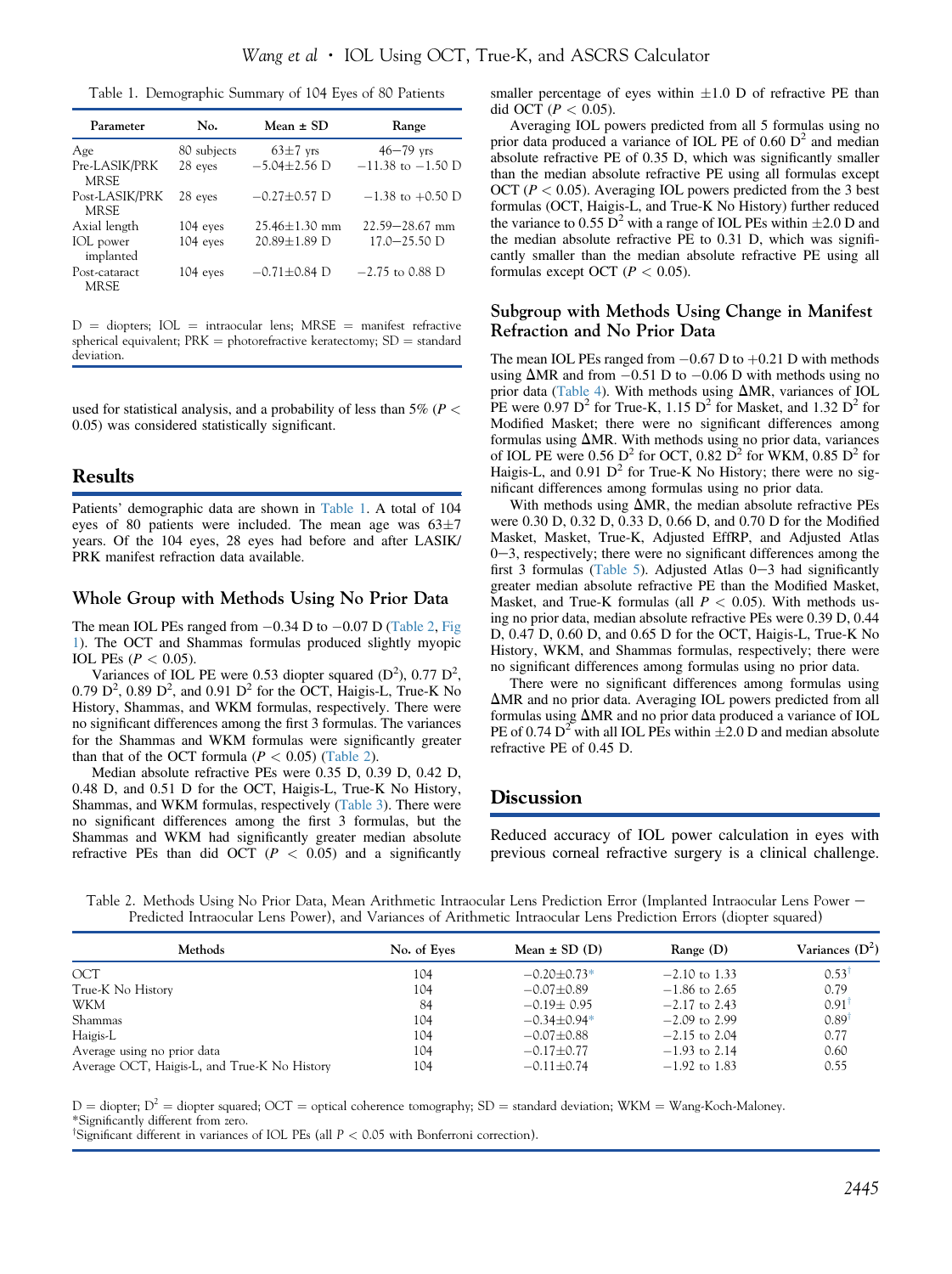<span id="page-3-0"></span>

Figure 1. Box-plot of intraocular lens (IOL) power prediction errors (PEs) with optical coherence tomography (OCT)-based IOL formula (OCT), True K No History (True-K), Wang-Koch-Maloney (WKM), Shammas, Haigis-L, Average of the 5 formulas (Avg5), and Average of 3 formulas (OCT, Haigis-L, and True-K No History) ( $n = 104$  eyes). D = diopters.

Newly introduced formulas include the OCT-based IOL formula and the Barrett True-K formula. In this study, we compared the performance of these 2 newly introduced formulas with methods on the ASCRS calculator in a case series of 104 eyes.

Our results showed that the OCT formula produced the smallest variance of IOL PE and smallest median absolute refractive PE, followed by the Haigis-L and the True-K No History formulas, although there were no significant differences among these 3 formulas. Compared with the WKM and Shammas formulas, the OCT had significantly smaller variances of IOL PE and refractive PE. Similar findings were observed in the subgroup with  $\Delta MR$  data available.

By using the Holladay IOL Consultant Program (Holladay Consulting, Bellaire, TX) and the ASCRS IOL power calculator, Yang et al<sup>[18](#page-5-0)</sup> compared the accuracy of IOL power calculation methods for patients after myopic excimer laser surgery without previous refractive surgery data. They reported that no statistically significant differences were observed among formulas using no prior data on the ASCRS calculator, specifically the WKM, Shammas No-History, Haigis-L, and ASCRS-Average, with mean absolute refractive PEs ranging from 0.79 D to 0.92 D. In our study, the median absolute refractive errors for these formulas tend to be lower with ranges from 0.35 D to 0.51 D.

We also evaluated the performance of averaging IOL powers predicted by various methods. Averaging IOL powers predicted by the OCT, True-K No History, WKM, Shammas, and Haigis-L produced a refractive PE that was significantly smaller than all methods using no prior data except OCT. Averaging IOL power predicted by the 3 best formulas (OCT, Haigis-L, and True-K No History) reduced the refractive PE further.

In 46 eyes with previous myopic LASIK/PRK, Huang et al<sup>[8](#page-5-0)</sup> reported that the predictive accuracy of OCT was better than the Haigis-L and Shammas-PL formulas, with mean absolute refractive errors of 0.49 D for OCT, 0.65 D for Haigis-L ( $P = 0.031$ ), and 0.62 D for Shammas-PL ( $P =$ Haigis-L ( $P = 0.031$ ), and 0.62 D for Shammas-PL ( $P = 0.044$ ). In 39 eyes with previous LASIK/PRK, Fram et al<sup>[19](#page-5-0)</sup> compared the accuracy of intraoperative aberrometry technology (ORA; Alcon Labs, Fort Worth, TX) and the OCT and Haigis-L. The mean absolute refractive PEs were 0.34 D for ORA, 0.39 D for OCT, and 0.37 D for Haigis-L. In our study with a larger number of cases (104 eyes), we found a median absolute refractive PE of 0.35 D for OCT, 0.39 D for Haigis-L, and 0.48 D for Shammas; as did Fram et al,  $19$  we found no significant difference in outcomes between the OCT and the Haigis-L formula. Ianchulev et  $al^{20}$  reported a median absolute refractive error of 0.42 D for ORA, 0.53 D for Haigis-L, and 0.51 D for Shammas.

The Barrett True-K formula is based on measured keratometry and  $\Delta MR$  induced by the refractive surgery. $9,10$  The True-K No History formula can be used when data for  $\Delta MR$  are not available. We are unaware of studies

| Spectacle Plane | Table 3. Methods Using No Prior Data, Median Absolute Refractive Prediction Error, and Percentage of Eyes within 0.5 D, 1.0 D, and 2.0 |
|-----------------|----------------------------------------------------------------------------------------------------------------------------------------|
|                 | D of Refractive Prediction Error by Assuming that 1 D of Intraocular Lens Prediction Error Produces 0.7 D of Refractive Error at the   |
|                 |                                                                                                                                        |

| Methods                                      | No. of Eyes | Median (D)          | % $\pm 0.5$ D | % $\pm 1.0$ D | $\% \pm 2.0$ D |
|----------------------------------------------|-------------|---------------------|---------------|---------------|----------------|
| OCT                                          | 104         | $0.35*$             | 68.3          | 92.3          | 100.0          |
| True-K No History                            | 104         | 0.42                | 58.7          | 90.4          | 100.0          |
| WKM                                          | 84          | $0.51*$             | 50.0          | 86.9          | 100.0          |
| Shammas                                      | 104         | $0.48*$             | 52.9          | 88.5          | 99.0           |
| Haigis-L                                     | 104         | 0.39                | 55.8          | 90.4          | 100.0          |
| Average using no prior data                  | 104         | $0.35^{\dagger}$    | 66.3          | 94.2          | 100.0          |
| Average OCT, Haigis-L, and True-K No History | 104         | $0.31$ <sup>1</sup> | 65.4          | 95.2          | 100.0          |

 $D =$  diopters; OCT = optical coherence tomography; WKM = Wang-Koch-Maloney.

\*Significantly different in refractive PEs.

<sup>†</sup>Significantly smaller refractive PE than each single formula except OCT (all P < 0.05 with Bonferroni correction).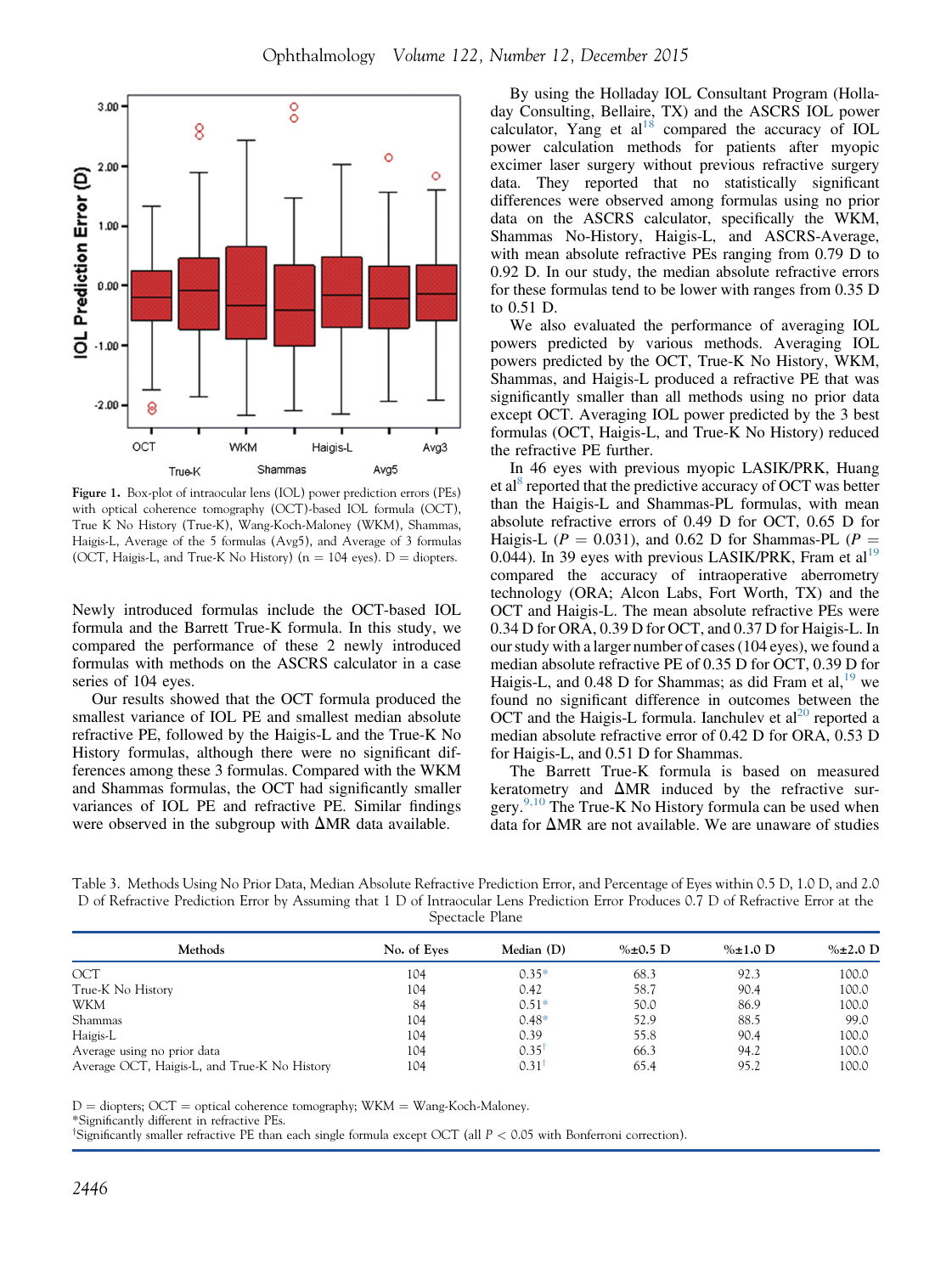| $v$ quacca                    |             |                   |                 |                  |  |  |  |
|-------------------------------|-------------|-------------------|-----------------|------------------|--|--|--|
| Methods                       | No. of Eyes | Mean $\pm$ SD (D) | Range(D)        | Variance $(D^2)$ |  |  |  |
| Using $\Delta MR$             |             |                   |                 |                  |  |  |  |
| Adjusted EffRP                | 23          | $-0.33 \pm 1.35$  | $-2.73$ to 2.15 | 1.82             |  |  |  |
| Adjusted Atlas 0-3            | 22          | $-0.67 \pm 1.32$  | $-2.47$ to 3.42 | 1.75             |  |  |  |
| Masket                        | 28          | $+0.21 \pm 1.07$  | $-1.30$ to 3.61 | 1.15             |  |  |  |
| Modified Masket               | 28          | $-0.21 \pm 1.15$  | $-2.00$ to 3.40 | 1.32             |  |  |  |
| True-K                        | 28          | $+0.06\pm0.98$    | $-2.02$ to 2.61 | 0.97             |  |  |  |
| Using No Prior Data           |             |                   |                 |                  |  |  |  |
| OCT                           | 28          | $-0.23 \pm 0.75$  | $-2.02$ to 1.29 | 0.56             |  |  |  |
| True-K No History             | 28          | $-0.10 \pm 0.95$  | $-1.55$ to 2.65 | 0.91             |  |  |  |
| WKM                           | 22          | $-0.37 \pm 0.90$  | $-1.84$ to 1.57 | 0.82             |  |  |  |
| Shammas                       | 28          | $-0.51 \pm 1.05$  | $-1.97$ to 2.99 | 1.10             |  |  |  |
| Haigis-L                      | 28          | $-0.06 \pm 0.92$  | $-1.91$ to 1.91 | 0.85             |  |  |  |
| Average IOL power all methods | 28          | $-0.21 \pm 0.86$  | $-1.81$ to 1.80 | 0.74             |  |  |  |

<span id="page-4-0"></span>Table 4. Eyes with Change in Manifest Refraction Data Available, Mean Arithmetic Intraocular Lens Prediction Error (Implanted Intraocular Lens Power – Predicted Intraocular Lens Power), and Variances of Arithmetic Intraocular Lens Prediction Errors (diopter  $\epsilon$ quared)

Adjusted EffRP = Adjusted effective refractive power obtained from EyeSys (EyeSys Vision, Houston, TX) corneal topography; D = diopter;  $D^2$  = diopter squared; IOL = intraocular lens;  $\Delta MR$  = change in manifest reaction; OCT = optical coherence tomography; WKM = Wang-Koch-Maloney.

comparing the True-K with other IOL calculation formulas. Our results demonstrated that the performance of True-K No History was comparable to that of OCT and Haigis-L.

The ASCRS calculator for eyes with previous myopic LASIK/PRK formerly included 3 groups of methods depending on the use of historical data. Because of the reduced accuracy with methods using pre-LASIK/PRK Ks and  $\Delta MR$ ,<sup>[11](#page-5-0)</sup> these have been dropped from the calculator, and we did not evaluate the performance of this category of methods in our study. Similar to findings in our previous study, there were no significant differences among formulas using  $\Delta MR$  or no prior data.

Traditionally, refractive PEs were calculated and compared in the published articles comparing the accuracy

of IOL power formulas in normal virgin eyes. However, because the ASCRS calculator displays the IOL power in a decimal format and not in half-diopter steps, it is challenging to obtain the refraction predicted by the implanted IOL to calculate the refractive PE directly. With the ASCRS calculator, the exact IOL powers are calculated and displayed for the target refraction that the user enters. By entering the actual postoperative refraction after the cataract surgery, the IOL powers that would produce the postoperative refraction are calculated and displayed. These can then be compared with the IOL power implanted to obtain the IOL power PEs. This is a precise and readily reproducible method for evaluating calculation errors in these eyes. This method has been used by other authors who have evaluated outcomes using the ASCRS calculator. $11,18$ 

Table 5. Eyes with Change in Manifest Refraction Data Available, Median Absolute Refractive Prediction Error and Percentage of Eyes within 0.5 D, 1.0 D, and 2.0 D of Refractive Prediction Error by Assuming that 1 D of Intraocular Lens Prediction Error Produces 0.7 D of Refractive Error at the Spectacle Plane

| Methods                       | No. of Eyes | Median (D) | % $\pm 0.5$ D | $\% \pm 1.0$ D | $\% \pm 2.0$ D |
|-------------------------------|-------------|------------|---------------|----------------|----------------|
| Using $\Delta MR$             |             |            |               |                |                |
| Adjusted EffRP                | 23          | 0.66       | 30.4          | 73.9           | 100.0          |
| Adjusted Atlas 0-3            | 22          | $0.70*$    | 45.5          | 68.2           | 95.5           |
| Masket                        | 28          | $0.32*$    | 64.3          | 92.9           | 96.6           |
| Modified Masket               | 28          | $0.30*$    | 60.7          | 75.0           | 96.6           |
| True-K                        | 28          | $0.33*$    | 67.9          | 89.3           | 100.0          |
| Using No Prior Data           |             |            |               |                |                |
| OCT                           | 28          | 0.39       | 60.7          | 92.9           | 100.0          |
| True-K No History             | 28          | 0.47       | 53.6          | 85.7           | 100.0          |
| <b>WKM</b>                    | 22          | 0.60       | 45.5          | 86.4           | 100.0          |
| Shammas                       | 28          | 0.65       | 39.3          | 85.7           | 96.6           |
| Haigis-L                      | 28          | 0.44       | 53.6          | 92.9           | 100.0          |
| Average IOL power all methods | 28          | 0.45       | 53.6          | 89.3           | 100.0          |

Adjusted EffRP = Adjusted effective refractive power obtained from EyeSys corneal topography; D = diopter; IOL = intraocular lens;  $\Delta MR$  = change in manifest reaction;  $OCT =$  optical coherence tomography;  $WKM = W$ ang-Koch-Maloney. \*Significantly different in refractive PEs (all P < 0.05 with Bonferroni correction).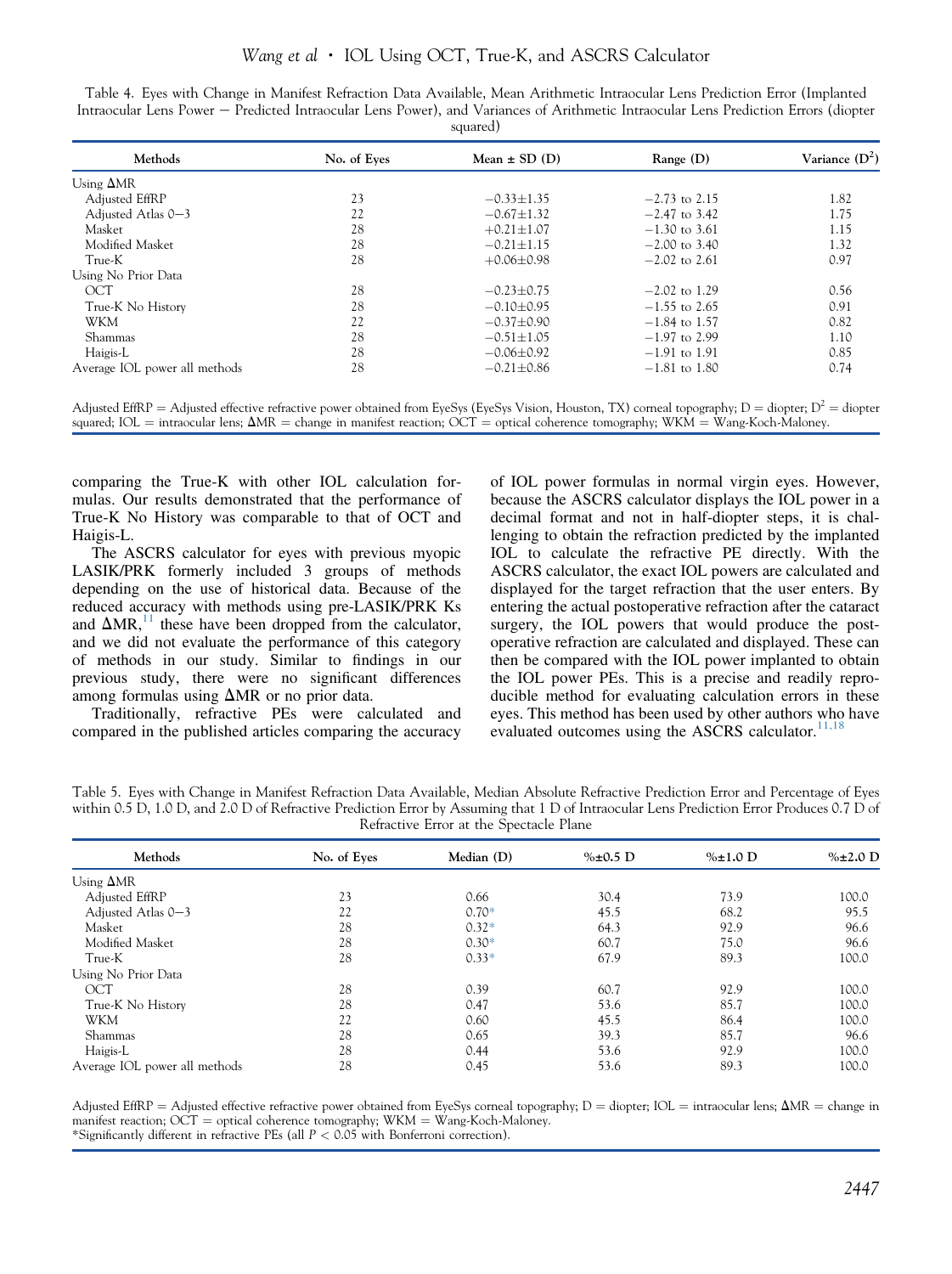#### <span id="page-5-0"></span>Study Limitations

For the mean IOL PEs, we did not adjust the systemic error to zero or optimize the lens constant for each IOL type. We believe that this reflects the real-life situation, in which most surgeons do not have optimized lens constants for eyes with prior LASIK or PRK. We calculated the refractive PEs by assuming that 1 D of IOL PE produces 0.7 D of refractive error at spectacle plane.<sup>17</sup> We acknowledge that this ratio of 0.7 changes with very low or high IOL powers; the range of IOL powers implanted in our sample was 17 to 25.5 D. In this study, the majority of eyes had IOL PEs within 2 D, and the errors induced by this conversion were small. We included both eyes of some subjects. Subgroup analysis with each eye from each subject showed similar results as in the whole group (data not shown); therefore, we included all consecutive cases that met the inclusion criteria of this study. Postoperative refraction was obtained at 3 weeks to 3 months; this variability could affect outcomes because capsule bag changes within that time frame may influence those eyes with later refractions, although the stability of the postoperative refraction at 3 weeks after a small temporal clear corneal incision has been well documented.<sup>21–23</sup> Cleaning of lens epithelial cells was performed in 5 of the eyes (Baylor center only), and this could have affected their refractive outcomes. Although standard cataract surgery procedures were used by these surgeons, certainly some differences exist. Different IOL platforms were used, which may induce variation of ELP.

In summary, our results demonstrated that the OCT formula had a smaller refractive PE than the WKM and Shammas formulas and that the Average approach produced a significantly smaller refractive PE than did all methods except OCT. Based on the results of this study, both of the newly introduced formulas, the OCT and True-K formulas, have been added to the ASCRS calculator. Further studies are desirable, especially evaluation of IOL calculation using these formulas in eyes with prior hyperopic LASIK/PRK or radial keratotomy.

## References

- 1. [Koch DD, Liu JF, Hyde LL, et al. Refractive complications of](http://refhub.elsevier.com/S0161-6420(15)00893-3/sref1) [cataract surgery after radial keratotomy. Am J Ophthalmol](http://refhub.elsevier.com/S0161-6420(15)00893-3/sref1) [1989;108:676](http://refhub.elsevier.com/S0161-6420(15)00893-3/sref1)–82.
- 2. [Gimbel HV, Sun R. Accuracy and predictability of intraocular](http://refhub.elsevier.com/S0161-6420(15)00893-3/sref2) [lens power calculation after laser in situ keratomileusis.](http://refhub.elsevier.com/S0161-6420(15)00893-3/sref2) [J Cataract Refract Surg 2001;27:571](http://refhub.elsevier.com/S0161-6420(15)00893-3/sref2)–6.
- 3. [Seitz B, Langenbucher A, Nguyen NX, et al. Underestimation](http://refhub.elsevier.com/S0161-6420(15)00893-3/sref3) [of intraocular lens power for cataract surgery after myopic](http://refhub.elsevier.com/S0161-6420(15)00893-3/sref3) [photorefractive keratectomy. Ophthalmology 1999;106:](http://refhub.elsevier.com/S0161-6420(15)00893-3/sref3) [693](http://refhub.elsevier.com/S0161-6420(15)00893-3/sref3)–702.
- 4. [Koch DD, Wang L. Calculating IOL power in eyes that have](http://refhub.elsevier.com/S0161-6420(15)00893-3/sref4) [undergone refractive surgery. J Cataract Refract Surg 2003;29:](http://refhub.elsevier.com/S0161-6420(15)00893-3/sref4) [2039](http://refhub.elsevier.com/S0161-6420(15)00893-3/sref4)–42.
- 5. [Aramberri J. IOL power calculation after corneal refractive](http://refhub.elsevier.com/S0161-6420(15)00893-3/sref5) [surgery: the double-K method. J Cataract Refract Surg](http://refhub.elsevier.com/S0161-6420(15)00893-3/sref5) [2003;29:2063](http://refhub.elsevier.com/S0161-6420(15)00893-3/sref5)–8.
- 6. [Tang M, Li Y, Huang D. An intraocular lens power calculation](http://refhub.elsevier.com/S0161-6420(15)00893-3/sref6) [formula based on optical coherence tomography: a pilot study.](http://refhub.elsevier.com/S0161-6420(15)00893-3/sref6) [J Refract Surg 2010;26:430](http://refhub.elsevier.com/S0161-6420(15)00893-3/sref6)–7.
- 7. [Tang M, Wang L, Koch D, et al. Intraocular lens power](http://refhub.elsevier.com/S0161-6420(15)00893-3/sref7) [calculation after previous myopic laser vision correction based](http://refhub.elsevier.com/S0161-6420(15)00893-3/sref7) [on corneal power measured by Fourier-domain optical coher](http://refhub.elsevier.com/S0161-6420(15)00893-3/sref7)[ence tomography. J Cataract Refract Surg 2012;38:589](http://refhub.elsevier.com/S0161-6420(15)00893-3/sref7)–94.
- 8. [Huang D, Tang M, Wang L, et al. Optical coherence](http://refhub.elsevier.com/S0161-6420(15)00893-3/sref8) [tomography-based corneal power measurement and intraocular](http://refhub.elsevier.com/S0161-6420(15)00893-3/sref8) [lens power calculation following laser vision correction \(an](http://refhub.elsevier.com/S0161-6420(15)00893-3/sref8) [American Ophthalmological Society thesis\). Trans Am Oph](http://refhub.elsevier.com/S0161-6420(15)00893-3/sref8)[thalmol Soc 2013;111:34](http://refhub.elsevier.com/S0161-6420(15)00893-3/sref8)–45.
- 9. [Barrett GD. An improved universal theoretical formula for](http://refhub.elsevier.com/S0161-6420(15)00893-3/sref9) [intraocular lens power prediction. J Cataract Refract Surg](http://refhub.elsevier.com/S0161-6420(15)00893-3/sref9) [1993;19:713](http://refhub.elsevier.com/S0161-6420(15)00893-3/sref9)–20.
- 10. [Barrett GD. Intraocular lens calculation formulas for new](http://refhub.elsevier.com/S0161-6420(15)00893-3/sref10) [intraocular lens implants. J Cataract Refract Surg 1987;13:](http://refhub.elsevier.com/S0161-6420(15)00893-3/sref10) [389](http://refhub.elsevier.com/S0161-6420(15)00893-3/sref10)–96.
- 11. [Wang L, Hill WE, Koch DD. Evaluation of IOL power](http://refhub.elsevier.com/S0161-6420(15)00893-3/sref11) [prediction methods using the ASCRS post-keratorefractive](http://refhub.elsevier.com/S0161-6420(15)00893-3/sref11) [IOL power calculator. J Cataract Refract Surg 2010;36:](http://refhub.elsevier.com/S0161-6420(15)00893-3/sref11) [1466](http://refhub.elsevier.com/S0161-6420(15)00893-3/sref11)–73.
- 12. [Shammas HJ, Shammas MC, Garabet A, et al. Correcting the](http://refhub.elsevier.com/S0161-6420(15)00893-3/sref12) [corneal power measurements for intraocular lens power cal](http://refhub.elsevier.com/S0161-6420(15)00893-3/sref12)[culations after myopic laser in situ keratomileusis. Am J](http://refhub.elsevier.com/S0161-6420(15)00893-3/sref12) [Ophthalmol 2003;136:426](http://refhub.elsevier.com/S0161-6420(15)00893-3/sref12)–32.
- 13. [Haigis W. Intraocular lens calculation after refractive surgery](http://refhub.elsevier.com/S0161-6420(15)00893-3/sref13) [for myopia: Haigis-L formula. J Cataract Refract Surg](http://refhub.elsevier.com/S0161-6420(15)00893-3/sref13) [2008;34:1658](http://refhub.elsevier.com/S0161-6420(15)00893-3/sref13)–63.
- 14. [Hamed AM, Wang L, Misra M, Koch DD. A comparative](http://refhub.elsevier.com/S0161-6420(15)00893-3/sref14) analysis of fi[ve methods of determining corneal refractive](http://refhub.elsevier.com/S0161-6420(15)00893-3/sref14) [power in eyes that have undergone myopic laser in situ ker](http://refhub.elsevier.com/S0161-6420(15)00893-3/sref14)[atomileusis. Ophthalmology 2002;109:651](http://refhub.elsevier.com/S0161-6420(15)00893-3/sref14)–8.
- 15. [Wang L, Booth MA, Koch DD. Comparison of intraocular](http://refhub.elsevier.com/S0161-6420(15)00893-3/sref15) [lens power calculation methods in eyes that have undergone](http://refhub.elsevier.com/S0161-6420(15)00893-3/sref15) [laser in-situ keratomileusis. Ophthalmology 2004;111:](http://refhub.elsevier.com/S0161-6420(15)00893-3/sref15) [1825](http://refhub.elsevier.com/S0161-6420(15)00893-3/sref15)–31.
- 16. [Masket S. A simple regression formula for IOL power](http://refhub.elsevier.com/S0161-6420(15)00893-3/sref16) [adjustment in eyes requiring cataract surgery following exci](http://refhub.elsevier.com/S0161-6420(15)00893-3/sref16)[mer laser photoablation. J Cataract Refract Surg 2006;32:](http://refhub.elsevier.com/S0161-6420(15)00893-3/sref16) [430](http://refhub.elsevier.com/S0161-6420(15)00893-3/sref16)–4.
- 17. [Feiz V, Mannis MJ, Garcia-Ferrer F, et al. Intraocular lens](http://refhub.elsevier.com/S0161-6420(15)00893-3/sref17) [power calculation after laser in situ keratomileusis for myopia](http://refhub.elsevier.com/S0161-6420(15)00893-3/sref17) [and hyperopia: a standardized approach. Cornea 2001;20:](http://refhub.elsevier.com/S0161-6420(15)00893-3/sref17) [792](http://refhub.elsevier.com/S0161-6420(15)00893-3/sref17)–7.
- 18. [Yang R, Yeh A, George MR, et al. Comparison of intraocular](http://refhub.elsevier.com/S0161-6420(15)00893-3/sref18) [lens power calculation methods after myopic laser refractive](http://refhub.elsevier.com/S0161-6420(15)00893-3/sref18) [surgery without previous refractive surgery data. J Cataract](http://refhub.elsevier.com/S0161-6420(15)00893-3/sref18) [Refract Surg 2013;39:1327](http://refhub.elsevier.com/S0161-6420(15)00893-3/sref18)–35.
- 19. [Fram NR, Masket S, Wang L. Comparison of intraoperative](http://refhub.elsevier.com/S0161-6420(15)00893-3/sref19) [aberrometry, OCT-based IOL formula, Haigis-L, and Masket](http://refhub.elsevier.com/S0161-6420(15)00893-3/sref19) [formulae for IOL power calculation after laser vision correc](http://refhub.elsevier.com/S0161-6420(15)00893-3/sref19)[tion. Ophthalmology 2015;122:1096](http://refhub.elsevier.com/S0161-6420(15)00893-3/sref19)–101.
- 20. [Ianchulev T, Hoffer KJ, Yoo SH, et al. Intraoperative refrac](http://refhub.elsevier.com/S0161-6420(15)00893-3/sref20)[tive biometry for predicting intraocular lens power calculation](http://refhub.elsevier.com/S0161-6420(15)00893-3/sref20) [after prior myopic refractive surgery. Ophthalmology](http://refhub.elsevier.com/S0161-6420(15)00893-3/sref20) [2014;121:56](http://refhub.elsevier.com/S0161-6420(15)00893-3/sref20)–60.
- 21. [Lyle WA, Jin GJ. Prospective evaluation of early visual and](http://refhub.elsevier.com/S0161-6420(15)00893-3/sref21) [refractive effects with small clear corneal incision for cataract](http://refhub.elsevier.com/S0161-6420(15)00893-3/sref21) [surgery. J Cataract Refract Surg 1996;22:1456](http://refhub.elsevier.com/S0161-6420(15)00893-3/sref21)–60.
- 22. [Masket S, Tennen DG. Astigmatic stabilization of 3.0 mm](http://refhub.elsevier.com/S0161-6420(15)00893-3/sref22) [temporal clear corneal cataract incisions. J Cataract Refract](http://refhub.elsevier.com/S0161-6420(15)00893-3/sref22) [Surg 1996;22:1451](http://refhub.elsevier.com/S0161-6420(15)00893-3/sref22)–5.
- 23. [Naeser K. Incision size and corneal shape changes in suture](http://refhub.elsevier.com/S0161-6420(15)00893-3/sref23)[less cataract surgery. Ophthalmology 1995;102:1579](http://refhub.elsevier.com/S0161-6420(15)00893-3/sref23)–80.